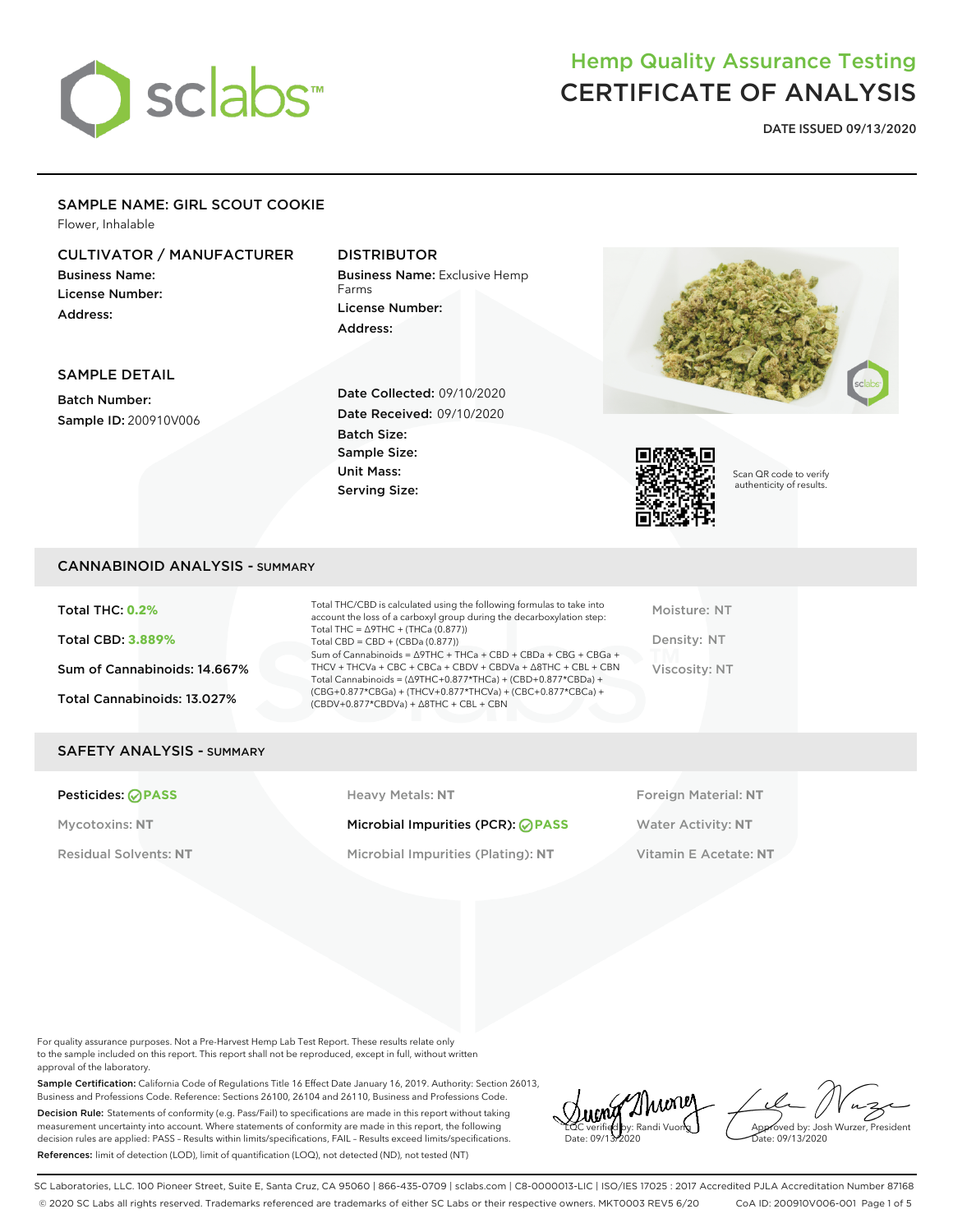

**GIRL SCOUT COOKIE | DATE ISSUED 09/13/2020**



Tested by high-performance liquid chromatography with diode-array detection (HPLC-DAD).

**Method:** QSP - (1157) Analysis of Cannabinoids by HPLC-DAD

TOTAL THC: **0.2%**

Total THC (∆9THC+0.877\*THCa)

### TOTAL CBD: **3.889%**

Total CBD (CBD+0.877\*CBDa)

#### TOTAL CANNABINOIDS: 13.027%

Total Cannabinoids (Total THC) + (Total CBD) + (Total CBG) + (Total THCV) + (Total CBC) + (Total CBDV) + ∆8THC + CBL + CBN

### TOTAL CBG: 8.12%

Total CBG (CBG+0.877\*CBGa)

#### TOTAL THCV: ND Total THCV (THCV+0.877\*THCVa)

TOTAL CBC: 0.51% Total CBC (CBC+0.877\*CBCa)

## TOTAL CBDV: 0.012%

Total CBDV (CBDV+0.877\*CBDVa)

#### **CANNABINOID TEST RESULTS -** 09/11/2020

| <b>COMPOUND</b>            | LOD/LOQ<br>(mg/g) | <b>MEASUREMENT</b><br><b>UNCERTAINTY (mg/g)</b> | <b>RESULT</b><br>(mg/g) | <b>RESULT</b><br>(%) |
|----------------------------|-------------------|-------------------------------------------------|-------------------------|----------------------|
| <b>CBGa</b>                | 0.1 / 0.4         | ±6.13                                           | 88.6                    | 8.86                 |
| <b>CBDa</b>                | 0.06 / 0.17       | ±1.573                                          | 37.28                   | 3.728                |
| <b>CBD</b>                 | 0.1 / 0.3         | $\pm 0.34$                                      | 6.2                     | 0.62                 |
| <b>CBCa</b>                | 0.1/0.4           | $\pm 0.32$                                      | 3.6                     | 0.36                 |
| <b>CBG</b>                 | 0.2 / 0.5         | $\pm 0.30$                                      | 3.5                     | 0.35                 |
| $\triangle$ 8THC           | 0.05 / 0.15       | ±0.118                                          | 2.96                    | 0.296                |
| <b>CBC</b>                 | 0.1 / 0.2         | ±0.09                                           | 1.9                     | 0.19                 |
| <b>THCa</b>                | 0.04/0.12         | ±0.053                                          | 1.29                    | 0.129                |
| Δ9THC                      | 0.1 / 0.4         | $\pm 0.05$                                      | 1.2                     | 0.12                 |
| <b>CBDVa</b>               | 0.02 / 0.06       | ±0.002                                          | 0.14                    | 0.014                |
| <b>THCV</b>                | 0.07/0.21         | N/A                                             | <b>ND</b>               | <b>ND</b>            |
| <b>THCVa</b>               | 0.05 / 0.15       | N/A                                             | <b>ND</b>               | <b>ND</b>            |
| <b>CBDV</b>                | 0.1 / 0.3         | N/A                                             | <b>ND</b>               | <b>ND</b>            |
| <b>CBL</b>                 | 0.1 / 0.4         | N/A                                             | <b>ND</b>               | <b>ND</b>            |
| <b>CBN</b>                 | 0.07/0.20         | N/A                                             | <b>ND</b>               | <b>ND</b>            |
| <b>SUM OF CANNABINOIDS</b> |                   |                                                 | 146.67 mg/g             | 14.667%              |

**MOISTURE TEST RESULT**

**DENSITY TEST RESULT**

**Not Tested**

#### **VISCOSITY TEST RESULT**

**Not Tested**

**Not Tested**



SC Laboratories, LLC. 100 Pioneer Street, Suite E, Santa Cruz, CA 95060 | 866-435-0709 | sclabs.com | C8-0000013-LIC | ISO/IES 17025 : 2017 Accredited PJLA Accreditation Number 87168 © 2020 SC Labs all rights reserved. Trademarks referenced are trademarks of either SC Labs or their respective owners. MKT0003 REV5 6/20 CoA ID: 200910V006-001 Page 2 of 5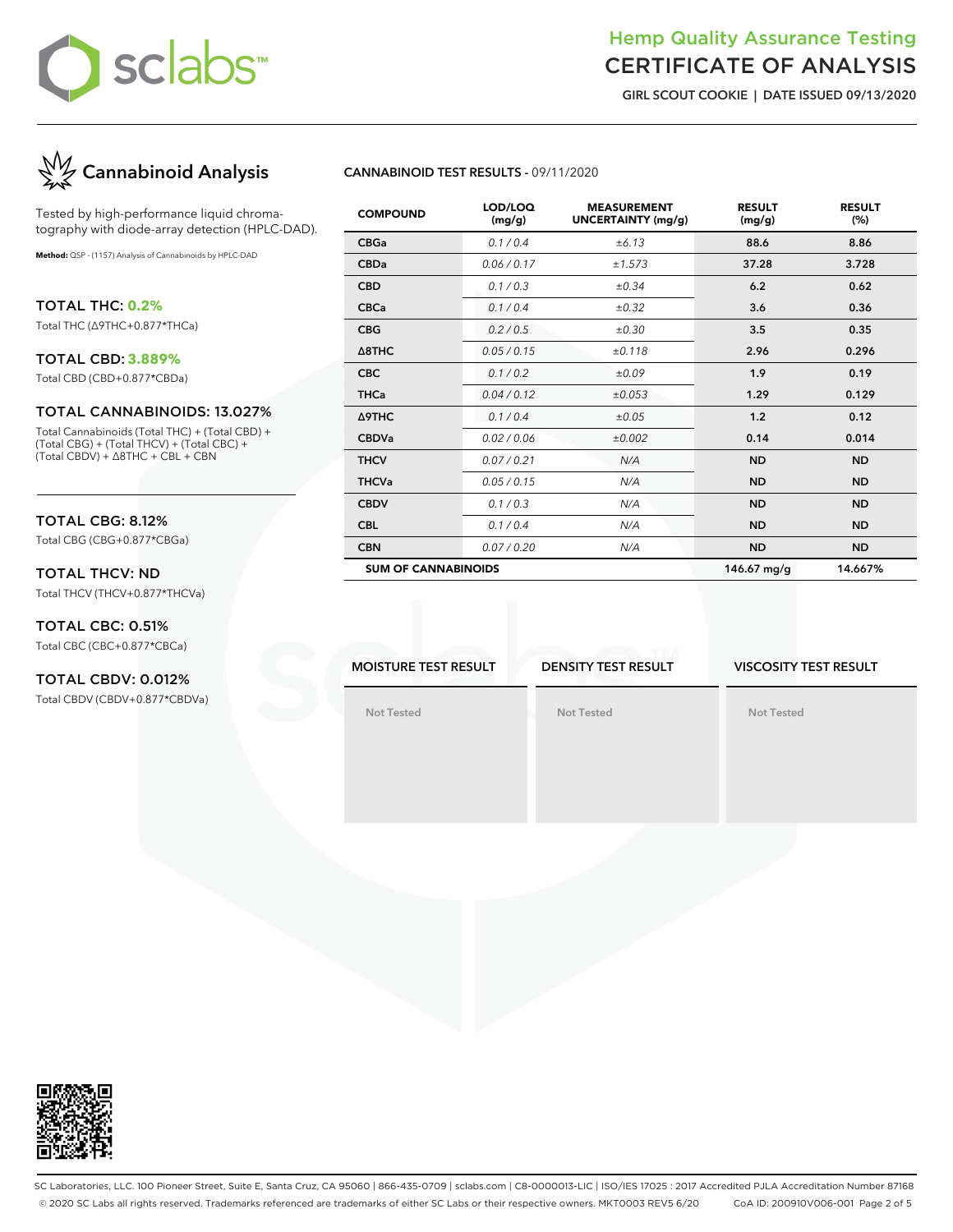

**GIRL SCOUT COOKIE | DATE ISSUED 09/13/2020**

## **Pesticide Analysis**

#### **CATEGORY 1 AND 2 PESTICIDES**

Pesticide and plant growth regulator analysis utilizing high-performance liquid chromatography-mass spectrometry (HPLC-MS) or gas chromatography-mass spectrometry (GC-MS). \*GC-MS utilized where indicated.

**Method:** QSP - (1212) Analysis of Pesticides and Mycotoxins by LC-MS or QSP - (1213) Analysis of Pesticides by GC-MS

#### **CATEGORY 1 PESTICIDE TEST RESULTS -** 09/11/2020 **PASS**

| <b>COMPOUND</b>   | LOD/LOQ<br>$(\mu g/g)$ | <b>ACTION LIMIT</b><br>$(\mu g/g)$ | <b>MEASUREMENT</b><br>UNCERTAINTY (µg/g) | <b>RESULT</b><br>$(\mu g/g)$ | <b>RESULT</b> |
|-------------------|------------------------|------------------------------------|------------------------------------------|------------------------------|---------------|
| Aldicarb          |                        |                                    |                                          | <b>NT</b>                    |               |
| Carbofuran        |                        |                                    |                                          | <b>NT</b>                    |               |
| Chlordane*        |                        |                                    |                                          | <b>NT</b>                    |               |
| Chlorfenapyr*     |                        |                                    |                                          | <b>NT</b>                    |               |
| Chlorpyrifos      | 0.02 / 0.06            | $\ge$ LOD                          | N/A                                      | <b>ND</b>                    | <b>PASS</b>   |
| Coumaphos         |                        |                                    |                                          | <b>NT</b>                    |               |
| Daminozide        |                        |                                    |                                          | <b>NT</b>                    |               |
| DDVP (Dichlorvos) |                        |                                    |                                          | <b>NT</b>                    |               |
| Dimethoate        |                        |                                    |                                          | <b>NT</b>                    |               |
| Ethoprop(hos)     |                        |                                    |                                          | <b>NT</b>                    |               |
| Etofenprox        |                        |                                    |                                          | <b>NT</b>                    |               |
| Fenoxycarb        |                        |                                    |                                          | <b>NT</b>                    |               |
| Fipronil          |                        |                                    |                                          | <b>NT</b>                    |               |
| Imazalil          |                        |                                    |                                          | <b>NT</b>                    |               |
| Methiocarb        |                        |                                    |                                          | <b>NT</b>                    |               |
| Methyl parathion  |                        |                                    |                                          | <b>NT</b>                    |               |
| Mevinphos         |                        |                                    |                                          | <b>NT</b>                    |               |
| Paclobutrazol     |                        |                                    |                                          | <b>NT</b>                    |               |
| Propoxur          |                        |                                    |                                          | <b>NT</b>                    |               |
| Spiroxamine       |                        |                                    |                                          | <b>NT</b>                    |               |
| Thiacloprid       |                        |                                    |                                          | <b>NT</b>                    |               |
|                   |                        |                                    |                                          |                              |               |

#### **CATEGORY 2 PESTICIDE TEST RESULTS -** 09/11/2020 **PASS**

| Abamectin           | 0.03/0.10   | 0.1 | N/A | <b>ND</b> | <b>PASS</b> |
|---------------------|-------------|-----|-----|-----------|-------------|
| Acephate            |             |     |     | <b>NT</b> |             |
| Acequinocyl         |             |     |     | <b>NT</b> |             |
| Acetamiprid         |             |     |     | <b>NT</b> |             |
| Azoxystrobin        | 0.01 / 0.04 | 0.1 | N/A | <b>ND</b> | <b>PASS</b> |
| <b>Bifenazate</b>   | 0.01 / 0.02 | 0.1 | N/A | <b>ND</b> | <b>PASS</b> |
| <b>Bifenthrin</b>   | 0.01 / 0.02 | 3   | N/A | <b>ND</b> | <b>PASS</b> |
| <b>Boscalid</b>     | 0.02 / 0.06 | 0.1 | N/A | $<$ LOQ   | <b>PASS</b> |
| Captan              |             |     |     | <b>NT</b> |             |
| Carbaryl            |             |     |     | <b>NT</b> |             |
| Chlorantraniliprole |             |     |     | <b>NT</b> |             |

Continued on next page



SC Laboratories, LLC. 100 Pioneer Street, Suite E, Santa Cruz, CA 95060 | 866-435-0709 | sclabs.com | C8-0000013-LIC | ISO/IES 17025 : 2017 Accredited PJLA Accreditation Number 87168 © 2020 SC Labs all rights reserved. Trademarks referenced are trademarks of either SC Labs or their respective owners. MKT0003 REV5 6/20 CoA ID: 200910V006-001 Page 3 of 5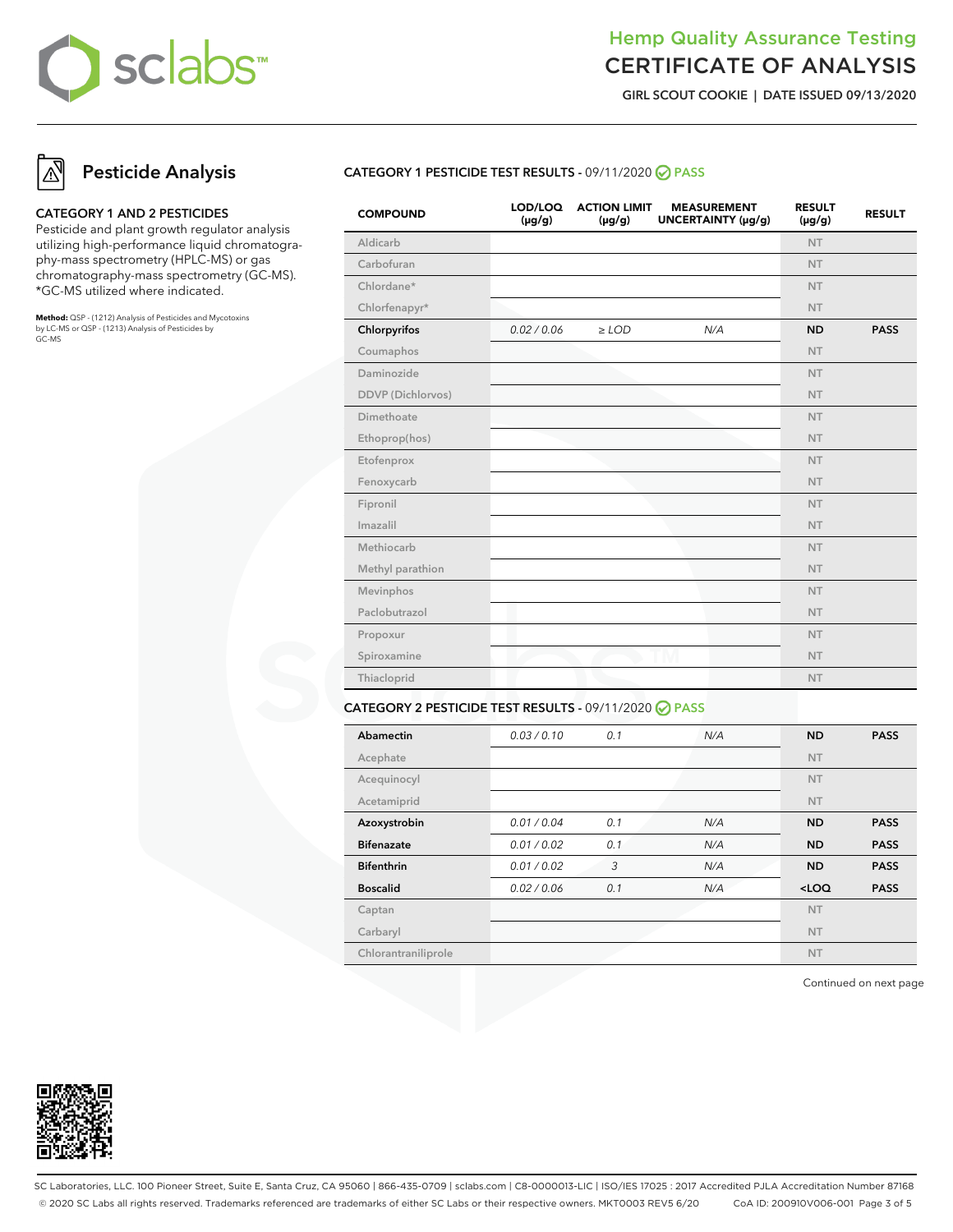

**GIRL SCOUT COOKIE | DATE ISSUED 09/13/2020**



#### **CATEGORY 1 AND 2 PESTICIDES**

Pesticide and plant growth regulator analysis utilizing high-performance liquid chromatography-mass spectrometry (HPLC-MS) or gas chromatography-mass spectrometry (GC-MS). \*GC-MS utilized where indicated.

**Method:** QSP - (1212) Analysis of Pesticides and Mycotoxins by LC-MS or QSP - (1213) Analysis of Pesticides by GC-MS



| <b>COMPOUND</b>          | LOD/LOQ<br>$(\mu g/g)$ | <b>ACTION LIMIT</b><br>(µg/g) | <b>MEASUREMENT</b><br>UNCERTAINTY (µg/g) | <b>RESULT</b><br>(µg/g) | <b>RESULT</b> |
|--------------------------|------------------------|-------------------------------|------------------------------------------|-------------------------|---------------|
| Clofentezine             |                        |                               |                                          | <b>NT</b>               |               |
| Cyfluthrin               |                        |                               |                                          | <b>NT</b>               |               |
| Cypermethrin             | 0.1 / 0.3              | $\mathcal{I}$                 | N/A                                      | <b>ND</b>               | <b>PASS</b>   |
| Diazinon                 |                        |                               |                                          | <b>NT</b>               |               |
| Dimethomorph             |                        |                               |                                          | <b>NT</b>               |               |
| Etoxazole                | 0.010 / 0.028          | 0.1                           | N/A                                      | <b>ND</b>               | <b>PASS</b>   |
| Fenhexamid               |                        |                               |                                          | NT                      |               |
| Fenpyroximate            |                        |                               |                                          | <b>NT</b>               |               |
| Flonicamid               |                        |                               |                                          | <b>NT</b>               |               |
| Fludioxonil              |                        |                               |                                          | <b>NT</b>               |               |
| Hexythiazox              | 0.01 / 0.04            | 0.1                           | N/A                                      | <b>ND</b>               | <b>PASS</b>   |
| Imidacloprid             | 0.01 / 0.04            | 5                             | N/A                                      | <b>ND</b>               | <b>PASS</b>   |
| Kresoxim-methyl          |                        |                               |                                          | <b>NT</b>               |               |
| <b>Malathion</b>         | 0.02 / 0.05            | 0.5                           | N/A                                      | <b>ND</b>               | <b>PASS</b>   |
| Metalaxyl                |                        |                               |                                          | <b>NT</b>               |               |
| Methomyl                 |                        |                               |                                          | <b>NT</b>               |               |
| Myclobutanil             | 0.03 / 0.1             | 0.1                           | N/A                                      | ND                      | <b>PASS</b>   |
| Naled                    |                        |                               |                                          | <b>NT</b>               |               |
| Oxamyl                   |                        |                               |                                          | <b>NT</b>               |               |
| Pentachloronitrobenzene* |                        |                               |                                          | <b>NT</b>               |               |
| Permethrin               | 0.03 / 0.09            | 0.5                           | N/A                                      | <b>ND</b>               | <b>PASS</b>   |
| Phosmet                  |                        |                               |                                          | <b>NT</b>               |               |
| Piperonylbutoxide        | 0.003 / 0.009          | 3                             | N/A                                      | <b>ND</b>               | <b>PASS</b>   |
| Prallethrin              |                        |                               |                                          | <b>NT</b>               |               |
| Propiconazole            | 0.01 / 0.03            | 0.1                           | N/A                                      | <b>ND</b>               | <b>PASS</b>   |
| Pyrethrins               |                        |                               |                                          | <b>NT</b>               |               |
| Pyridaben                |                        |                               |                                          | <b>NT</b>               |               |
| Spinetoram               |                        |                               |                                          | <b>NT</b>               |               |
| Spinosad                 |                        |                               |                                          | <b>NT</b>               |               |
| Spiromesifen             | 0.02 / 0.05            | 0.1                           | N/A                                      | <b>ND</b>               | <b>PASS</b>   |
| Spirotetramat            |                        |                               |                                          | <b>NT</b>               |               |
| Tebuconazole             | 0.02 / 0.07            | 0.1                           | N/A                                      | <b>ND</b>               | <b>PASS</b>   |
| Thiamethoxam             |                        |                               |                                          | <b>NT</b>               |               |
| Trifloxystrobin          | 0.01 / 0.03            | 0.1                           | N/A                                      | ND                      | <b>PASS</b>   |



SC Laboratories, LLC. 100 Pioneer Street, Suite E, Santa Cruz, CA 95060 | 866-435-0709 | sclabs.com | C8-0000013-LIC | ISO/IES 17025 : 2017 Accredited PJLA Accreditation Number 87168 © 2020 SC Labs all rights reserved. Trademarks referenced are trademarks of either SC Labs or their respective owners. MKT0003 REV5 6/20 CoA ID: 200910V006-001 Page 4 of 5